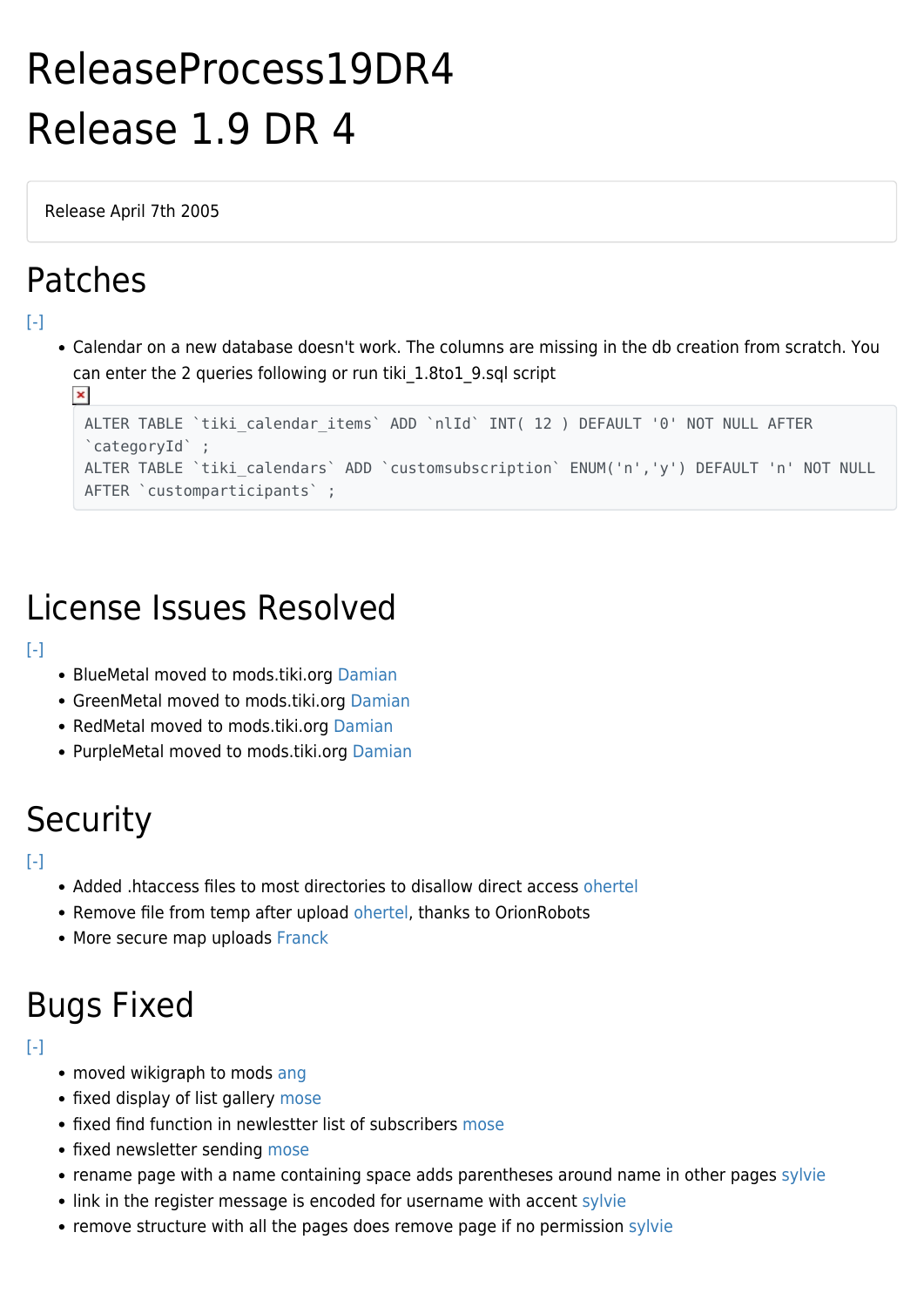- article publish/experitation date must be filled up if article displayed only between these dates (even if these dates are not displayed) [sylvie](https://suite.tiki.org/sylvie)
- page modules with a pagename with special characters (ex:  $C++$ ) [sylvie](https://suite.tiki.org/sylvie)
- fixed autosubmission for articles with a too long titles and special characters [sylvie](https://suite.tiki.org/sylvie)
- edit article entry is no more displayed if submission article is on [sylvie](https://suite.tiki.org/sylvie)
- fixed number od comments for the last comments module used in a wiki page [sylvie](https://suite.tiki.org/sylvie)
- wiki page changed notification used the current page version [sylvie](https://suite.tiki.org/sylvie)
- wikiwords can have multibyte characters (but also needs 2 capitals [A-Z](https://suite.tiki.org/A-Z) [sylvie](https://suite.tiki.org/sylvie)
- fixed numbering first line glitch in code plugin [mose](https://suite.tiki.org/mose)
- MultiTiki sites can have there own favicon, in styles/\$tikidomain [mose](https://suite.tiki.org/mose)
- fixed the display of types of perms and added a groups menu in assign perms [mose](https://suite.tiki.org/mose)
- Luxemburg flag [sylvie](https://suite.tiki.org/sylvie)
- can create a page with a & [sylvie](https://suite.tiki.org/sylvie)
- fix slideshow for a pagename with special characters [sylvie](https://suite.tiki.org/sylvie)
- a module can be used 2 times in a same page with different parameters [sylvie](https://suite.tiki.org/sylvie)
- newsletter / page chosen template stays checked [sylvie](https://suite.tiki.org/sylvie)
- remind title / data if you forget to fill up both in forum [sylvie](https://suite.tiki.org/sylvie)
- removed last html code from categlib [mose](https://suite.tiki.org/mose)
- a non admin user can see the file gal he creates [sylvie](https://suite.tiki.org/sylvie)
- aPageName is not recognized as a backlink [sylvie](https://suite.tiki.org/sylvie)
- update categ and perm list if a forum is deleted [sylvie](https://suite.tiki.org/sylvie)
- aPageName was recognized as a backlink of PageName [sylvie](https://suite.tiki.org/sylvie)
- update categ & perm if a forum is deleted [sylvie](https://suite.tiki.org/sylvie)
- group homepage for a user belonging to several groups [sylvie](https://suite.tiki.org/sylvie)
- maketoc on the first page of a multipage [sylvie](https://suite.tiki.org/sylvie)
- isPublic don't affect the fieds displayed in tracker view page [sylvie](https://suite.tiki.org/sylvie)
- tiki-listpages has now another filter on wikipagename initial [ang](https://suite.tiki.org/ang)
- day name in French for jscalendar popup [sylvie](https://suite.tiki.org/sylvie)
- ite language in user perf for monolingual site [sylvie](https://suite.tiki.org/sylvie)
- fix the date/number appearing in the ranking functions [sylvie](https://suite.tiki.org/sylvie)
- separator option close a menu section [sylvie](https://suite.tiki.org/sylvie)
- minor change and last modif pages module [sylvie](https://suite.tiki.org/sylvie)
- switch lang for anonymous change page lang (if best language activated) [sylvie](https://suite.tiki.org/sylvie)
- definition list with external link [sylvie](https://suite.tiki.org/sylvie)
- user email not public by default [sylvie](https://suite.tiki.org/sylvie)
- hotword with quote hotword following a quote [sylvie](https://suite.tiki.org/sylvie)
- wrong parsing of ((WikiWord))((AnotherOne)) [ohertel](https://suite.tiki.org/ohertel)
- fixed exploding pages bug for CODE plugin and img/picture quicktags for tikineat.css theme, [documented](https://suite.tiki.org/ExplodingPagesBug) [solution](https://suite.tiki.org/ExplodingPagesBug) for theme designers [mdavey](https://suite.tiki.org/tiki-editpage.php?page=UserPageMDavey)
- SF BUG #1108572: tiki-user\_preferences.php not saving users Message settings
- SF BUG #1083307: user preferences defaults not applied. All emails exposed [ohertel](https://suite.tiki.org/ohertel)
- message list did use maxRecords instead of mess maxRecords [ohertel](https://suite.tiki.org/ohertel)
- drawing in wikis (JgraphPad) works again: path to images fixed [toggg](https://suite.tiki.org/UserPagetoggg)
- charts: tiki p suggest chart item enables charts items yoni+[toggg](https://suite.tiki.org/UserPagetoggg)
- quicktags for the newletter content [sylvie](https://suite.tiki.org/sylvie)
- the section is set as a class of the BODY to easy customisation as tiki <section> [sylvie](https://suite.tiki.org/sylvie)
- additional param hideimgname and hidelink for randow img module [sylvie](https://suite.tiki.org/sylvie)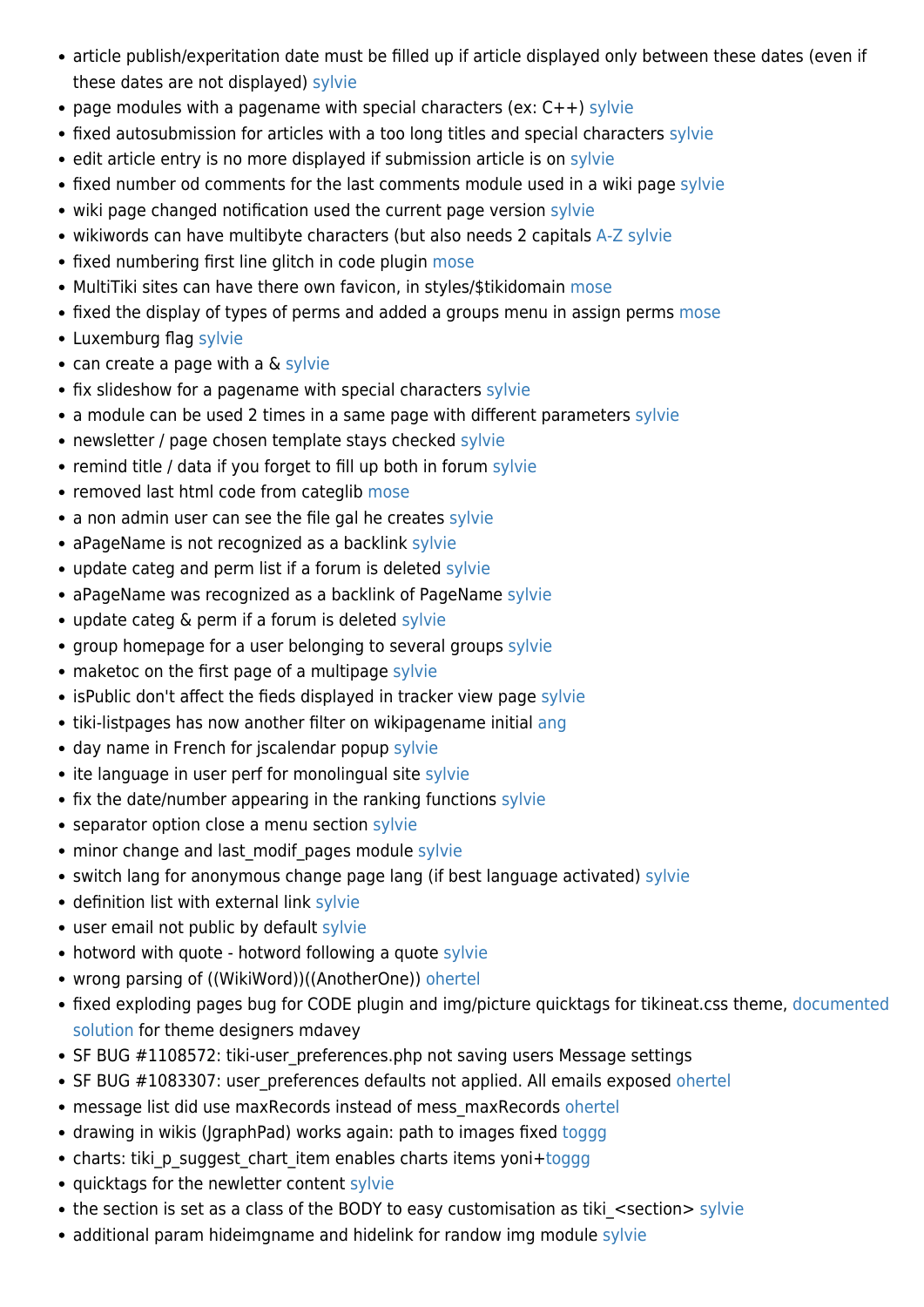- css cleaning: pages are supposed to have a h1 as title and h2, h3 .. [sylvie](https://suite.tiki.org/sylvie)
- articles are displayed event if the creator/modifior doesn't exist anyore [sylvie](https://suite.tiki.org/sylvie)
- can sent to anonymous in message broadcast [sylvie](https://suite.tiki.org/sylvie)
- username can be begin with an accentuated letter [sylvie](https://suite.tiki.org/sylvie)
- an error message when a newsletter can't be sent to an email [sylvie](https://suite.tiki.org/sylvie)
- fix webmail with the new mime lib [sylvie](https://suite.tiki.org/sylvie)
- clean the modules cache if an menu option chages [sylvie](https://suite.tiki.org/sylvie)
- the letters in IE bottom status bar doesn't appear anymore
- fix broken pagination in forum thread [sylvie](https://suite.tiki.org/sylvie)
- group calendar event displayed in day view if begins before 10 [sylvie](https://suite.tiki.org/sylvie)
- a user can modify trackers even if he has his user tracker set [sylvie](https://suite.tiki.org/sylvie)
- moreneat style keeps size in a split [sylvie](https://suite.tiki.org/sylvie)
- avatars are limited to 45x45 even in the user popup [sylvie](https://suite.tiki.org/sylvie)
- library avatars shown in the user popup [sylvie](https://suite.tiki.org/sylvie)
- multiple {toc with differing arguments, in single page [mdavey](https://suite.tiki.org/tiki-editpage.php?page=UserPageMDavey)
- fixed priority bug in messages when replying it was always set to lowest [luci](https://suite.tiki.org/luci)
- fixed js toggle e.g. the since last visit new module and debugger console stays closed when it was reopening after page reload [luci](https://suite.tiki.org/luci)
- fixed anonymous anti-bot code check by moving it out of commented part of php code so it works now [luci](https://suite.tiki.org/luci)
- SF Bug #1095239: Two times same word display (list newsletters) [ohertel](https://suite.tiki.org/ohertel)
- SF Bug #1170596: Browse directory button on Browse page (browse directories) [ohertel](https://suite.tiki.org/ohertel)
- SF Bug #982970: "phantom" games upon installation [ohertel](https://suite.tiki.org/ohertel)
- SF Bug #1170608: Unwished list of cool sites cool sites can get switched off now in admin menu [ohertel](https://suite.tiki.org/ohertel)
- SF Bug #1151923: Blog RSS Feed Shows Blog Name Repeatedly changed blogtitle to title [ohertel](https://suite.tiki.org/ohertel)
- SF Bug #1116551: structure alias name not used in [ohertel](https://suite.tiki.org/ohertel)
- no more double image insert in wiki image insert [sylvie](https://suite.tiki.org/sylvie)
- to be able to delete a user with a & in the name [sylvie](https://suite.tiki.org/sylvie)
- fix user CSV import [sylvie](https://suite.tiki.org/sylvie)
- fix batch remove users [sylvie](https://suite.tiki.org/sylvie)
- fix articles shown in mod-articles in perm on them [sylvie](https://suite.tiki.org/sylvie)
- fix file icon in image galleries if uppercase extension ((sylvie)
- article categ shown for admin [sylvie](https://suite.tiki.org/sylvie)
- reintroduce some comment post perms / forum post perm [sylvie](https://suite.tiki.org/sylvie)
- status switch buttoms not displayed in view tracker is status is not displayed [sylvie](https://suite.tiki.org/sylvie)
- displays the status in view tracker if status on even if only one status shown [sylvie](https://suite.tiki.org/sylvie)
- fix for [the parsing of recursive plugins](http://sourceforge.net/tracker/index.php?func=detail&aid=1172422&group_id=64258&atid=506846) [toggg](https://suite.tiki.org/UserPagetoggg)

## New Features

- $[-]$
- [TikiProject](https://suite.tiki.org/TikiProject) [damian](https://suite.tiki.org/Damian)
- new module: mod-last images (use parameter galleryId=>x for images from the gallery only) latest images [ohertel](https://suite.tiki.org/ohertel)
- new module: mod-last images th (use parameter galleryId=>x for images from the gallery only) thumbnails of latest images [ohertel](https://suite.tiki.org/ohertel)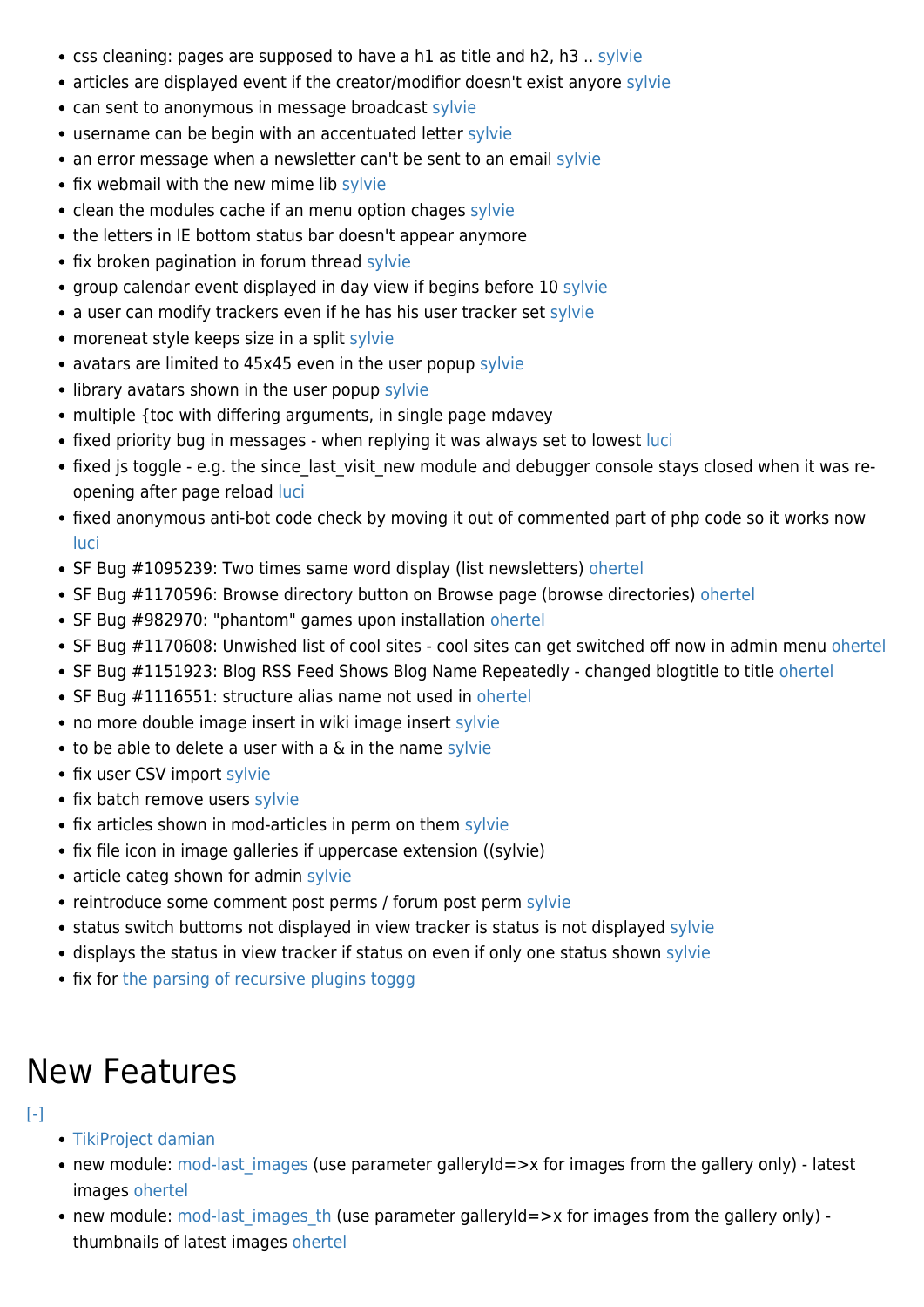- TikiMaps: the community map, create a layer with all the positions from the user preferences [Franck](https://suite.tiki.org/Franck)
- TikiMaps: Create a layer from geographic image galleries [Franck](https://suite.tiki.org/Franck)
- TikiMaps: View system, from a mapfile METADATA you can create map views for direct zooming [tna](https://suite.tiki.org/tiki-editpage.php?page=tna)
- Tiki Mods installer : new item under admin menu, Package admin, make possible to install, and remove mods packages [mose](https://suite.tiki.org/mose)
- Added an optional validation step for user registration [mose](https://suite.tiki.org/mose)
- Discard t end in mail-in [sylvie](https://suite.tiki.org/sylvie)
- New perm tiki p admin users [sylvie](https://suite.tiki.org/sylvie)
- Calendar event can be view and edit in user local timezone [sylvie](https://suite.tiki.org/sylvie)
- A user can always edit his own comment [sylvie](https://suite.tiki.org/sylvie)
- Personal calendar in the user calendar [sylvie](https://suite.tiki.org/sylvie)
- A user module can be wiki parsed or not [sylvie](https://suite.tiki.org/sylvie)
- SF RFE #946590: Sent box for user messages [ohertel](https://suite.tiki.org/ohertel)
- SF RFE #716822: link from sent messages to available replies [ohertel](https://suite.tiki.org/ohertel)
- link from replied back to replied message [ohertel](https://suite.tiki.org/ohertel)
- user can enable "send read status to author" in user preferences [ohertel](https://suite.tiki.org/ohertel)
- auto-archiving of read mails after x days (configurable ob user prefs) [ohertel](https://suite.tiki.org/ohertel)
- Archive for user messages, helpful if you dont want to delete your messages but get them out of the way to speed up the message checking etc [ohertel](https://suite.tiki.org/ohertel)
- Admin can set limits for the user mailbox and the user message archive in admin / login, there is a percentage bar that shows how much space is already occupied; users with full mailboxes wont get any more mail [ohertel](https://suite.tiki.org/ohertel)
- new module: mod-last actions to display users last actions (or all actions if current user is admin) [ohertel](https://suite.tiki.org/ohertel)
- new plugin: {RSS(id=>feedId,max=>5,date=>1,desc=>1,author=>1)}{RSS} [ohertel](https://suite.tiki.org/ohertel)
- Image galleries: Search box for image name / description on browse gallery page [ohertel](https://suite.tiki.org/ohertel)
- group calendar respects timezone [sylvie](https://suite.tiki.org/sylvie)
- group calendar list view [sylvie](https://suite.tiki.org/sylvie)
- group calendar event view [sylvie](https://suite.tiki.org/sylvie)
- some check about group calendar creation (respect start < end, format ...) [sylvie](https://suite.tiki.org/sylvie)
- group calendar date navigation bar [sylvie](https://suite.tiki.org/sylvie)
- group calendar event end can be defined by a duration [sylvie](https://suite.tiki.org/sylvie)
- group calendar event descriptions are wiki persed [sylvie](https://suite.tiki.org/sylvie)
- group calendar evetns can have a sticky popup [sylvie](https://suite.tiki.org/sylvie)
- a group or a user can be directly subscribed in the newsletter the emails list is refreshed at sending tile [sylvie](https://suite.tiki.org/sylvie)
- newsletter archive [sylvie](https://suite.tiki.org/sylvie)
- change password new perm [sylvie](https://suite.tiki.org/sylvie)
- batch images upload (6 at a time) [sylvie](https://suite.tiki.org/sylvie)
- a newsletter can use a smarty template defined in templates/newsletters [sylvie](https://suite.tiki.org/sylvie)
- can specify a usemap in image wiki tag [sylvie](https://suite.tiki.org/sylvie)
- display category description in category browsing if available [sylvie](https://suite.tiki.org/sylvie)
- new LSDIR plugin can list files in a directory with many options for display [terence](https://suite.tiki.org/terence)
- new QUOTE plugin resembles the [quote](https://suite.tiki.org/quote) bbcode [terence](https://suite.tiki.org/terence)
- new option to use QUOTE plugin by default when replying to forum posts, comments and user messages [terence](https://suite.tiki.org/terence)
- new option to display the page id as a hyperlink under the page title [terence](https://suite.tiki.org/terence)
- new option to force to go in group homepage not only from the default homepage [sylvie](https://suite.tiki.org/sylvie)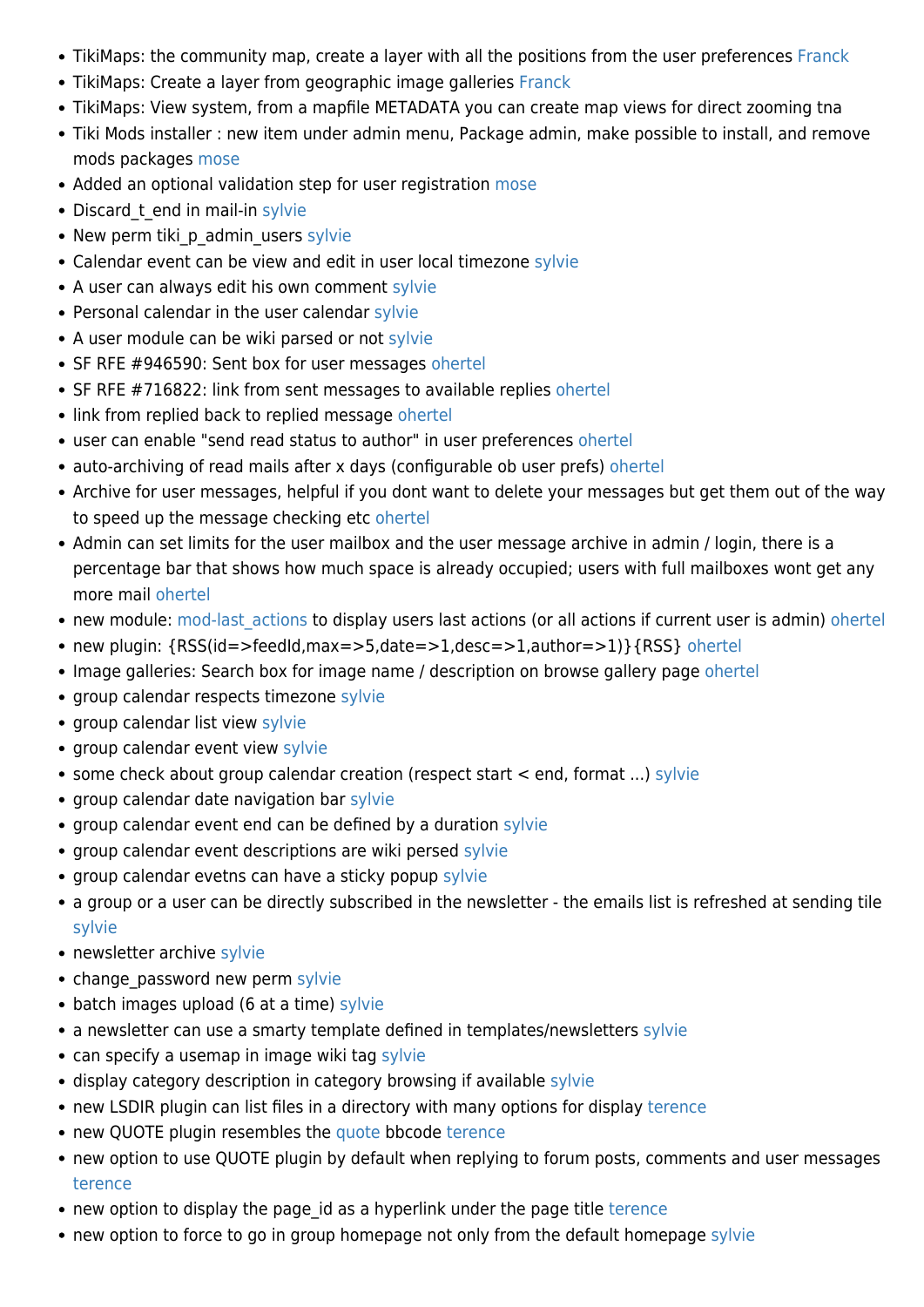• csv import for group calendar

## Enhancements

#### $[ - ]$

- now use the Admin->Menu based application menu rather than the .tpl [Damian](https://suite.tiki.org/Damian)
- a module can be displayed only for some languages [sylvie](https://suite.tiki.org/sylvie)
- TikiMaps: Can handle non square maps [tna](https://suite.tiki.org/tiki-editpage.php?page=tna)
- Simple style updated [luci](https://suite.tiki.org/luci)
- added direct link to display poll's comments [luci](https://suite.tiki.org/luci)
- a message is sent if the page doesn't exist in a mailin wiki-get [sylvie](https://suite.tiki.org/sylvie)
- check the mailin pop3 account before saving it in the database [sylvie](https://suite.tiki.org/sylvie)
- img in wiki syntax can have a alt parameter [sylvie](https://suite.tiki.org/sylvie)
- forum post area displays quicktags if wiki syntax allowed [sylvie](https://suite.tiki.org/sylvie)
- mod articles param topic=topic name [sylvie](https://suite.tiki.org/sylvie)
- user pref page title shows the username [sylvie](https://suite.tiki.org/sylvie)
- register subject in a template [sylvie](https://suite.tiki.org/sylvie)
- HTML comments either removed or changed to smarty ones [Damian](https://suite.tiki.org/Damian) (preserves bandwidth, they do mount up!)
- Updates to English British language file [Damian](https://suite.tiki.org/Damian) (better wording on tips)
- enhanced the quick edit module with 3 parameters : module title, categId, submit, size, heading and templateId [mose](https://suite.tiki.org/mose)
- added optional taking in account of a categId param in editpage [mose](https://suite.tiki.org/mose)
- improved article plugin : it takes the Id of last article when no Id is given [mose](https://suite.tiki.org/mose)
- Additional parameter to last modif page module: minor=y to see minor changes [sylvie](https://suite.tiki.org/sylvie)
- Added optional sort order in image galleries, as well as sub-galleries [redflo](https://suite.tiki.org/tiki-editpage.php?page=redflo)
- New optional "side-by-side" diff report style that resembles Wikipedia's diff style (terence)(sylvie)
- Different styles added in Wiki history + diff between arbritary versions [sylvie](https://suite.tiki.org/sylvie)
- Tidy up some waste code in tikilib.php [Damian](https://suite.tiki.org/Damian)
- a mail-in pop3 account must be valid before been saved [sylvie](https://suite.tiki.org/sylvie)
- PluginModule's np parameter defaults to 1 (enable). Existing uses of PluginModule without np set should see the output change, but it's unlikely that this will have undesired effects. [sylvie](https://suite.tiki.org/sylvie)
- can choice email enf of line CRLF / LF [sylvie](https://suite.tiki.org/sylvie)
- implemented the sticky tracker item : if a fieldname is page, it is used as a filter on trackerlist wikiplugin and automaticaly fed in tracker wikiplugin [mose](https://suite.tiki.org/mose)
- new (experimental) referal search functionality, see [SearchDev](https://suite.tiki.org/SearchDev)  [mdavey](https://suite.tiki.org/tiki-editpage.php?page=userPageMDavey)
- [Patch#1093839](http://sourceforge.net/tracker/?func=detail&aid=1093839&group_id=64258&atid=506848) Wiki says "page not found" if query string is "?page=" [mdavey](https://suite.tiki.org/tiki-editpage.php?page=UserPageMDavey)
- styles transitions: support for older stylesheets on v1.9
- modules can be [shaded](http://doc.tiki.org/UserShadeModules) or have their [decorations suppressed](http://doc.tiki.org/Modules%20Admin) - [mdavey](https://suite.tiki.org/tiki-editpage.php?page=UserPageMDavey)
- plugin [PluginTitlesearch:](https://suite.tiki.org/PluginTitlesearch) additional parameter style=>list for reducing the output to a comma separated list [ohertel](https://suite.tiki.org/ohertel)
- module mod-last articles: additional parameters for filtering articles [ohertel](https://suite.tiki.org/ohertel)
- initial work for [RFE#918526](http://sourceforge.net/tracker/?func=detail&atid=506849&aid=918526&group_id=64258) Search wiki page name module should use real search [mdavey](https://suite.tiki.org/tiki-editpage.php?page=UserPageMDavey)
- [RFE#828048](http://sourceforge.net/tracker/?func=detail&atid=506849&aid=828048&group_id=64258) Wiki : Add a "View Source" option [mdavey](https://suite.tiki.org/tiki-editpage.php?page=UserPageMDavey)
- Fancy TOC [mdavey](https://suite.tiki.org/tiki-editpage.php?page=UserPageMDavey)
- DIV plugin got ability to float left or right [luci](https://suite.tiki.org/luci)